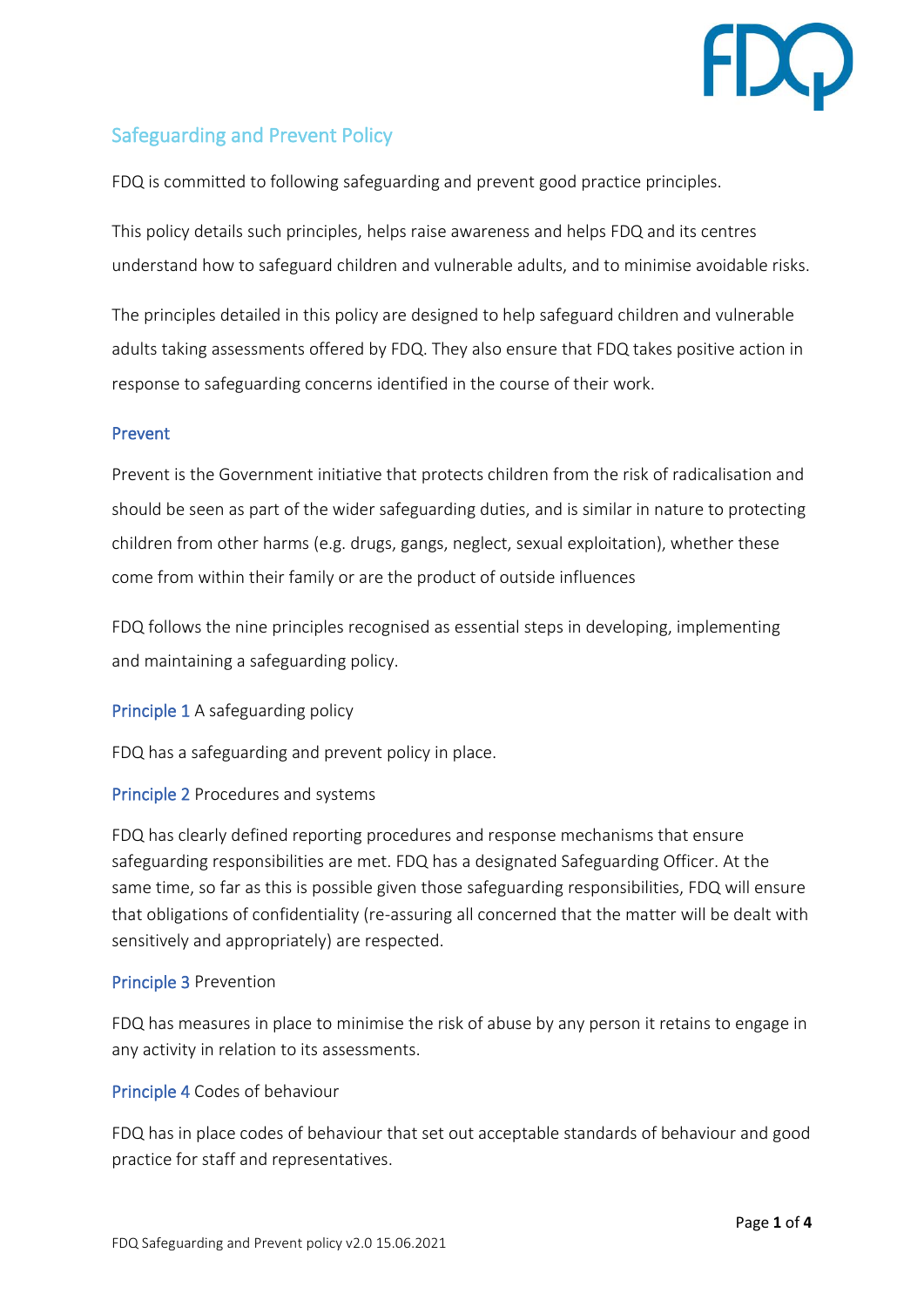

### Principle 5 Implementation

FDQ gives clear guidance to permanent staff and representatives on how the safeguarding and prevent policy will be adapted and applied.

Principle 6 Equality and inclusion

In accordance with equality legislation, in the exercise of its function of developing and awarding qualifications, FDQ has due regard to the need to combat discrimination and ensure procedures are equitably applied to all learners.

### Principle 7 Communication

FDQ makes their safeguarding policy publicly available www.FDQ.org.uk. The policy is be reviewed regularly, taking into account comments from appropriate stakeholders.

Principle 8 Education and training

FDQ provides appropriate initial and refresher training and development opportunities to staff and representatives.

Principle 9 Implementation and monitoring

FDQ monitors the implementation of this safeguarding policy.

# Disclosure Barring Service (DBS)

Staff and contractors must observe and comply with relevant policies including FDQ Safeguarding and Prevent polices. Some roles (permanent or contractors) require the candidate to complete a Disclosure Barring Service (DBS) check in compliance with FDQ's procedures.

# Safeguarding of children, young people and vulnerable adults

- Sexual relationships between staff or contractors and learner or apprentice where the former holds a position of trust over the learner or apprentice are strictly forbidden and may constitute a criminal offence
- Video footage or photographs used in assessment and quality assurance activities must not include any person unless authorised by the centre. The centre is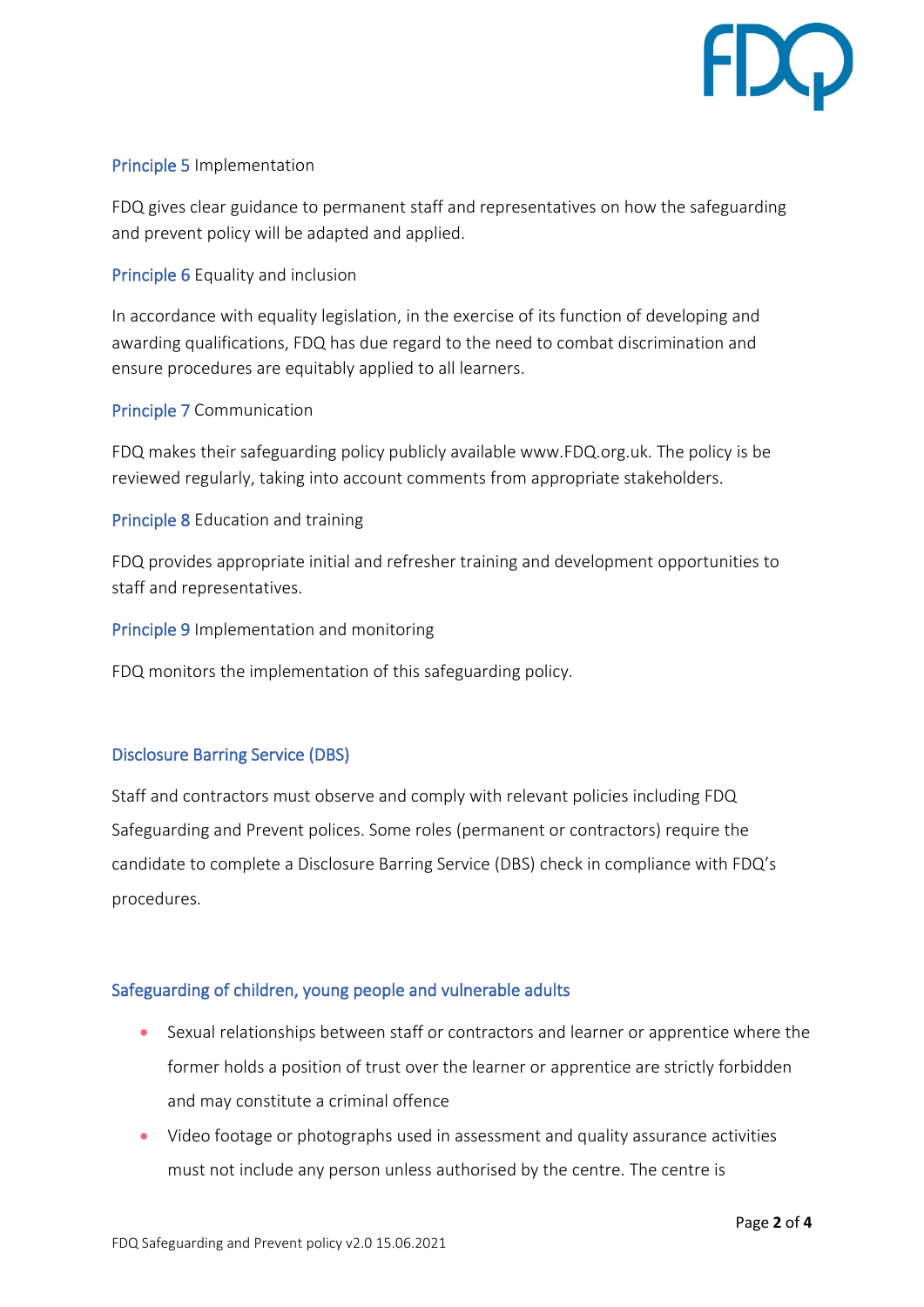

responsible for the necessary consent to use this material in external quality assurance activities.

- Staff and contractors must ensure any footage and/or audio is deleted from personal devices following upload of reports to FDQ
- Staff and contractors should be aware that persons may behave inappropriately. Any sanctions and approaches to discipline used must be appropriate to age and understanding. IEs should consult with centres in these circumstances.

# The FDQ safeguarding code of conduct for FDQ staff and contractors

#### Staff and contractors must:

- Act as a role model for the good practice conduct you wish others to follow
- Contribute to a culture where inappropriate behaviour is not tolerated
- Ensure that there is at least one adult present during your activities in a centre, or as a very minimum that you are in sight or hearing of other adults
- Report all allegations or suspicions of abuse by seeking support or guidance, including any allegation made against yourself or others
- Ensure that any concerns about inappropriate behaviour are reported promptly to FDQ Directors
- Not provide any personal information or share contact information with any child, young person or vulnerable adult
- Listen, respect and value everyone as an individual
- Encourage and praise achievement
- Involve apprentices and centre staff in decision making.

### Staff and contractors must avoid:

- Being alone or out of sight of others, if privacy is required other adults should be informed and should be in hearing distance
- Entering a room where apprentices are changing clothes or are not fully dressed unless both their and staff permission has been obtained
- Having any unnecessary physical contact with apprentices or staff